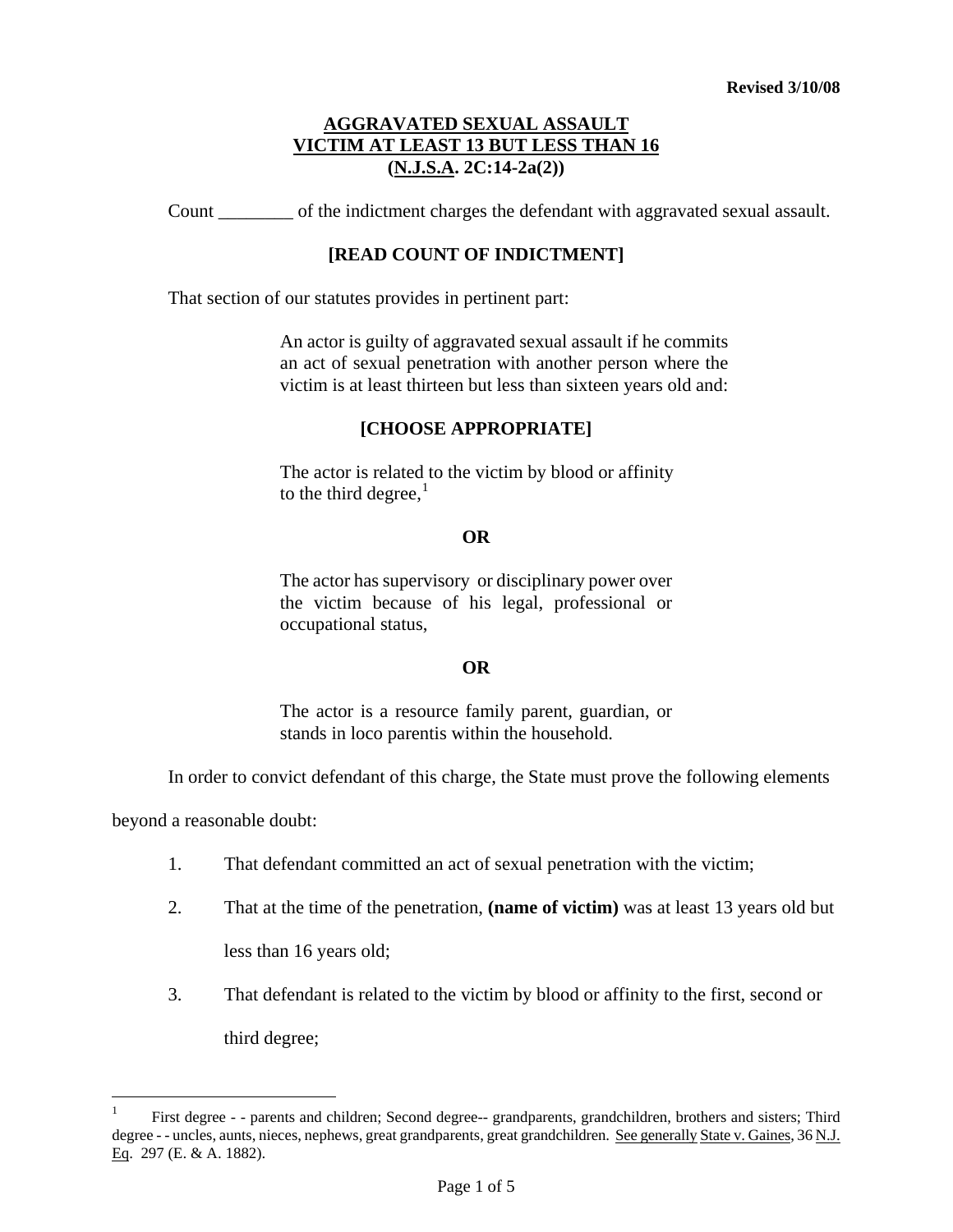## **OR**

That defendant had supervisory or disciplinary power over the victim because of his/her legal, professional or occupational status;

### **OR**

Defendant is a [resource family parent], [guardian] [stands in loco parentis within the household], and

4. That defendant acted knowingly.

 $\overline{\phantom{0}}$ 

The first element that the State must prove beyond a reasonable doubt is that defendant committed an act of sexual penetration with **(name of victim)**.

According to the law, [**choose appropriate**] vaginal intercourse, cunnilingus, fellatio or anal intercourse or insertion of the hand, finger or object into the anus or vagina, either by the defendant or by another person upon the defendant's instruction, constitute(s) "sexual penetration." Any amount of insertion, however slight, constitutes penetration; that is, the depth of insertion is not relevant.

## **[Choose the appropriate definition(s)]**

The definition of "vaginal intercourse" is the penetration of the vagina, or **[where appropriate**] of the space between the labia majora or outer lips of the vulva.<sup>[2](#page-0-0)</sup>

The definition of "cunnilingus" is oral contact with the female sex organ. $3$ 

The definition of "fellatio" is oral contact with the male sexual organ.<sup>[4](#page-1-2)</sup>

The definition of "anal intercourse" is penetration, however slight, into the anus.<sup>[5](#page-1-3)</sup>

State v. J.A., 337 N.J. Super. 114 (Ap. Div. 2001). The Appellate Division upheld the charge given by the trial court in that case which included the following language which can be used if the circumstances of the specific case are appropriate: "This means that if you find from all of the evidence presented beyond a reasonable doubt that there was [penile] penetration to the outer area of the vaginal opening, what is commonly referred to as the vaginal lips, that is sufficient to establish penetration under the law."

<span id="page-1-4"></span><span id="page-1-3"></span><span id="page-1-2"></span><span id="page-1-1"></span><span id="page-1-0"></span><sup>3</sup> State v. Fraction, 206 N.J. Super. 532, 535-36 (App. Div. 1985), certif. denied, 104 N.J. 434 (1986).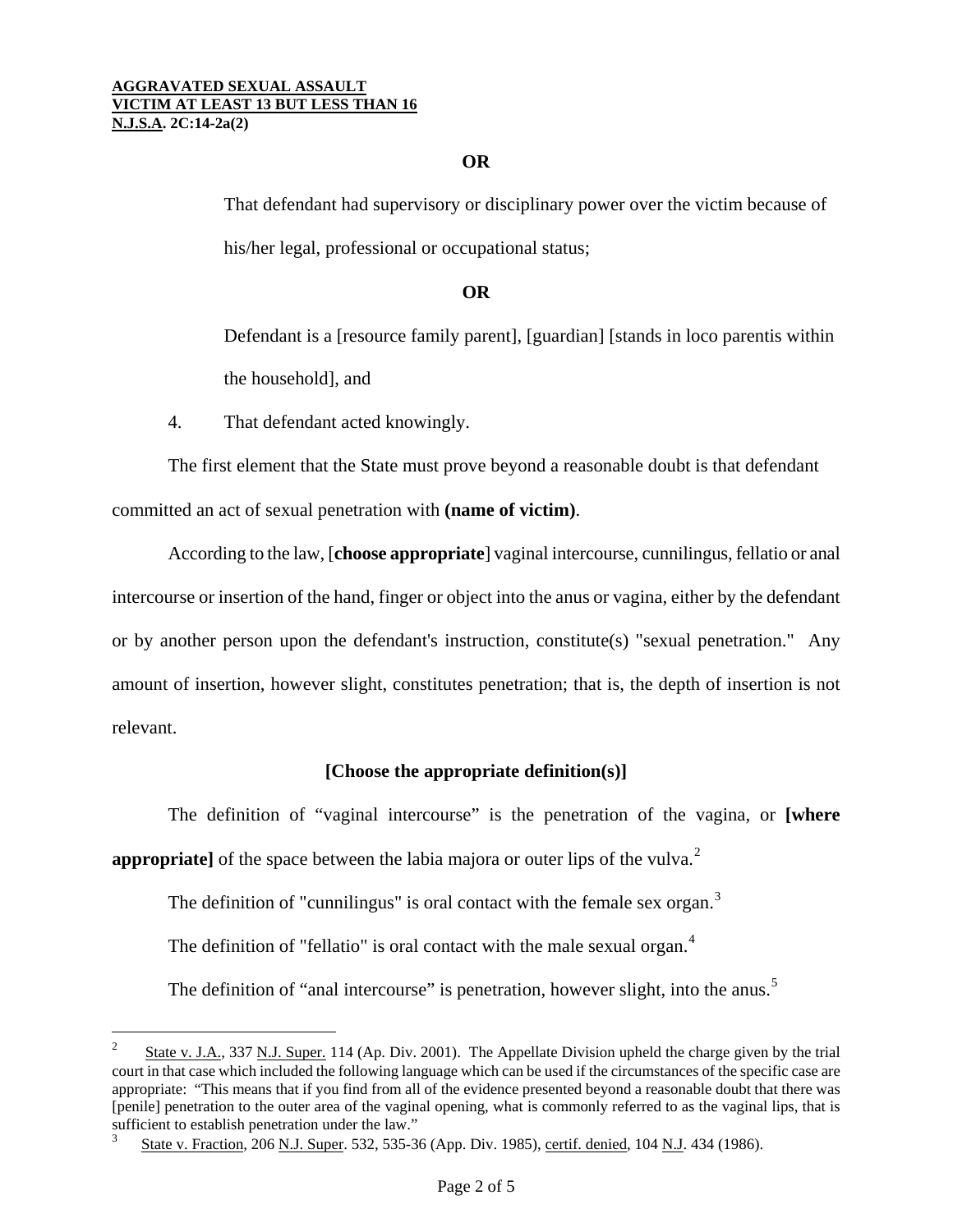The second element that the State must prove beyond a reasonable doubt is that at the time of the penetration, **(name of victim)** was at least 13 years old but less than 16 years old. The State must prove only the age of the **(name of victim)** at the time of the offense beyond a reasonable doubt. It does not have to prove that defendant knew or reasonably should have known that **(name of victim**) was between 13 and 1[6](#page-1-4) years old.<sup>6</sup>

The third element that the State must prove beyond a reasonable doubt is that:

# **[CHOOSE APPROPRIATE]**

Defendant is related to the victim by blood or affinity to the first, second or third degree. Here, the State alleges that defendant is related to **(name of victim)** by (type of relationship).

#### **OR**

Defendant had supervisory or disciplinary power over the victim because of his/her legal, professional or occupational status. In this case, the State alleges that defendant had supervisory] [disciplinary] power over **(name of victim)** because of defendant's status as (insert allegation). In determining whether defendant had [supervisory] [disciplinary] power over **(name of victim)**, you must examine the entire context of the relationship between the defendant and **(name of victim)**. To do so, you should consider the nature of the relationship between the defendant and the victim and whether the relationship was so unequal as to vest [supervisory] [disciplinary] power in the defendant. Among the factors you may consider are whether there was a significant disparity in ages and/or maturity level between the defendant and victim, whether the defendant offered advice and guidance to the **(name of victim)** on questions and issues outside the defendant's role as \_\_\_\_\_\_ and the power or ability of the defendant to affect the **(name of victim)** future participation or

<span id="page-2-0"></span>i

<sup>4</sup> State in the Interest of S.M., 284 N.J. Super. 611, 616-19 (App. Div. 1995).

<sup>5</sup>  $\frac{5}{100}$  State v. Gallagher, 286 N.J. Super. 1, 13 (App. Div. 1995), certif. denied, 146 N.J. 569 (1996).

<sup>6</sup> State v. Perez, 177 N.J. 540, 555 (2003); N.J.S.A. 2C:14-5c.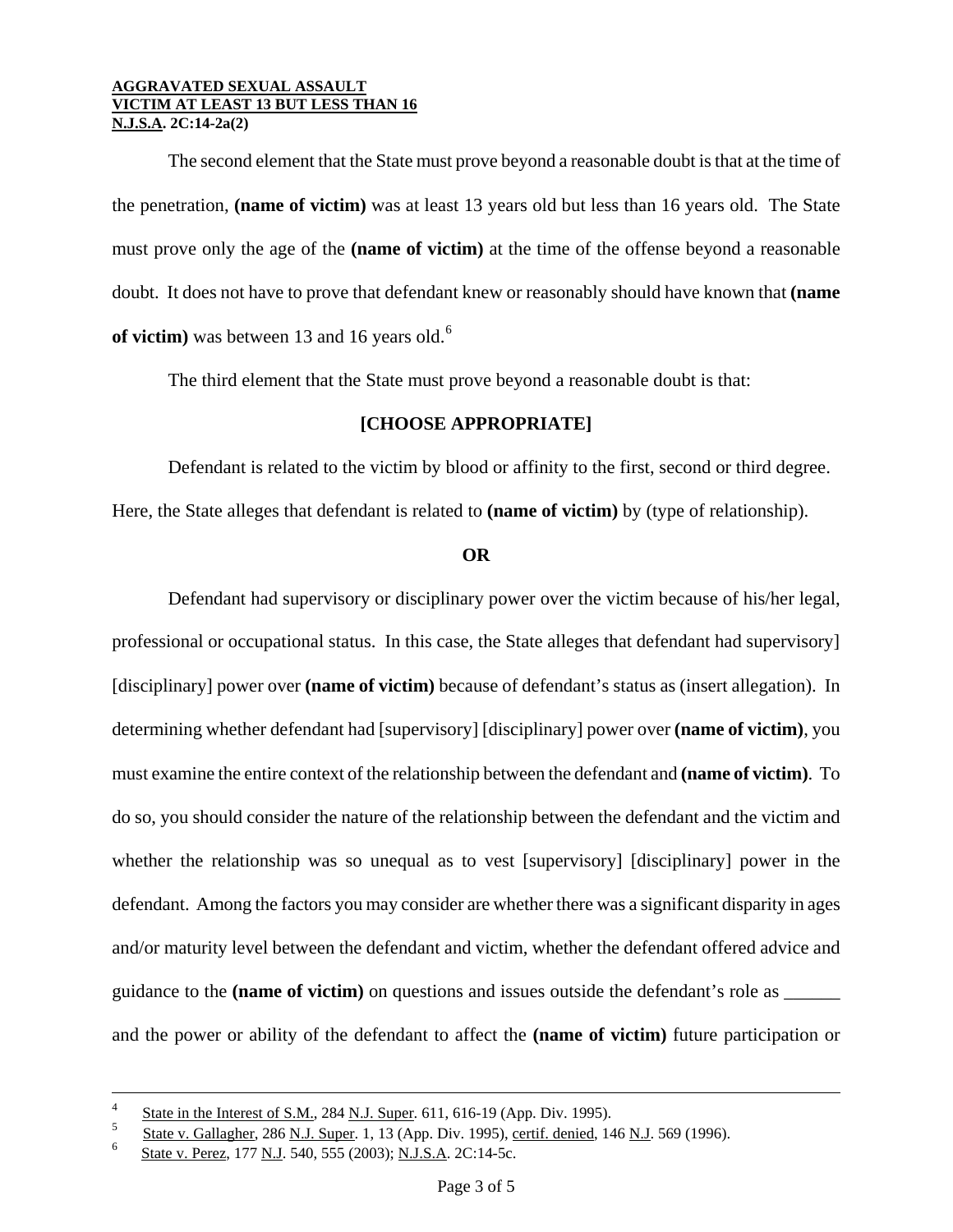success.<sup>[7](#page-2-0)</sup>

## **OR**

Defendant is a [resource family parent], [guardian] [stands in loco parentis within the household] of **(name of victim)**. "Resource family parent" means any person other than a natural or adoptive parent with whom a child in the care, custody or guardianship of the Department of Children and Families is placed by the department, or with its approval, for care, and shall include any person with whom a child is placed by the Division of Youth and Family Services for the purpose of adoption until the adoption is finalized.<sup>[8](#page-3-0)</sup>

An in loco parentis relationship occurs when a person acts as a temporary guardian or caregiver of a child, taking on all or some of the responsibilities of a parent. Among the factors you may consider to determine whether defendant stood in loco parentis during the relevant period are whether defendant took on the responsibility to maintain, rear and educate **(name of victim)** as well as the duties of supervision, care and rehabilitation of **(name of victim)**. [9](#page-3-1)

The fourth element that the State must prove beyond a reasonable doubt is that defendant acted knowingly. A person acts knowingly with respect to the nature of his/her conduct or the attendant circumstances if he/she is aware that the conduct is of that nature or that such circumstances exist or the person is aware of a high probability of their existence. A person acts knowingly with respect to a result of the conduct if he/she is aware that it is practically certain that the conduct will cause a result. "Knowing," "with knowledge," or equivalent terms have the same meaning.

i<br>Li

These factors are suggested by State v. Buscham, 360 N.J. Super. 346, 362 (App. Div. 2003), where the issue was defendant's role as a coach. The parties should identify factors in their own particular case which would be significant for the jury to consider in determining whether the defendant had supervisory or disciplinary power over the victim.

<span id="page-3-0"></span><sup>8</sup> N.J.S.A. 30:4C-26.4.

<span id="page-3-1"></span><sup>9</sup> These factors are suggested by Hardwicke v. American Boychoir School, 189 N.J. 69, 91 (2006).